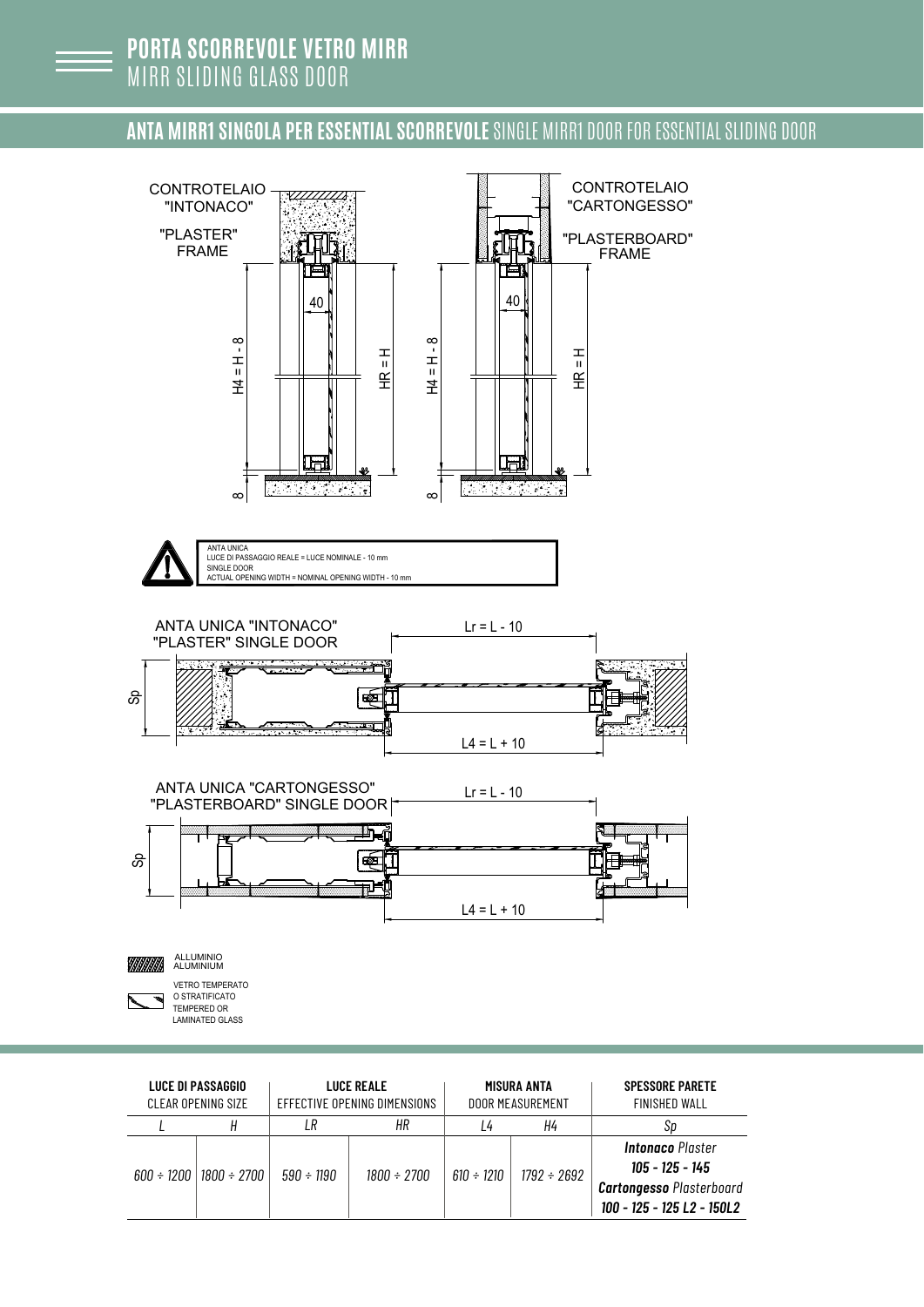## ANTA MIRR1 DOPPIA PER ESSENTIAL SCORREVOLE DOUBLE MIRR1 DOOR FOR ESSENTIAL SLIDING DOOR





**ALLUMINIO**<br>ALUMINIUM VETRO TEMPERATO<br>O STRATIFICATO TEMPERED OR LAMINATED GLASS

| LUCE DI PASSAGGIO<br>CLEAR OPENING SIZE |                          | LUCE REALE<br>EFFECTIVE OPENING DIMENSIONS |                  | MISURA ANTA<br>DOOR MEASUREMENT |                  | <b>SPESSORE PARETE</b><br>FINISHED WALL                                                                       |
|-----------------------------------------|--------------------------|--------------------------------------------|------------------|---------------------------------|------------------|---------------------------------------------------------------------------------------------------------------|
|                                         |                          | LR                                         | НR               | 14                              | Η4               | SD                                                                                                            |
|                                         | 1200 ÷ 2400  1800 ÷ 2700 | 1200 ÷ 2400                                | $1800 \div 2700$ | $613 \div 1213$                 | $1792 \div 2692$ | <b>Intonaco</b> Plaster<br>$105 - 125 - 145$<br><b>Cartongesso Plasterboard</b><br>100 - 125 - 125 L2 - 150L2 |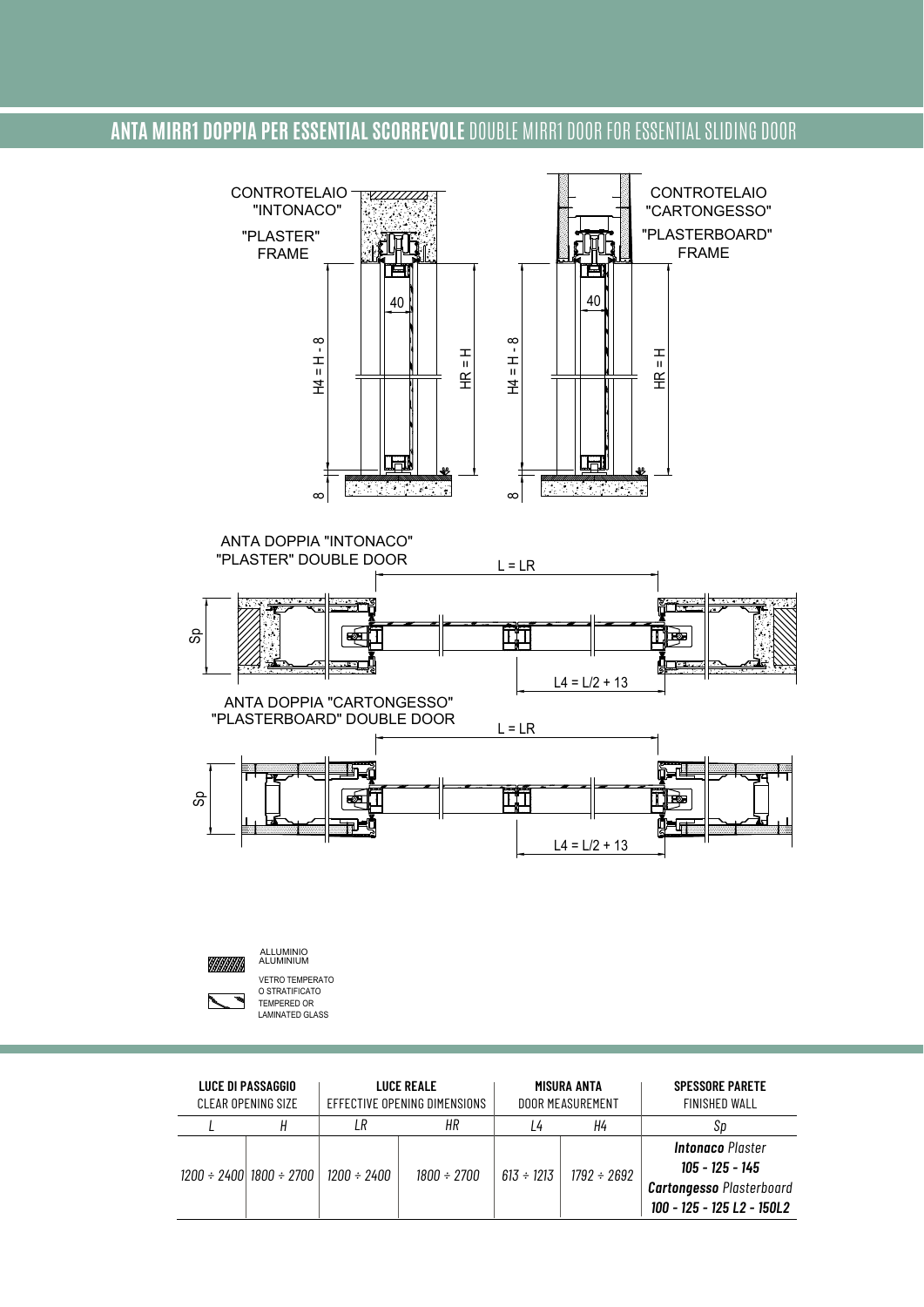## ANTA MIRR2 SINGOLA PER ESSENTIAL SCORREVOLE SINGLE MIRR2 DOOR FOR ESSENTIAL SLIDING DOOR



**SPESSORE PARETE LUCE DI PASSAGGIO LUCE REALE MISURA ANTA** CLEAR OPENING SIZE FFFFCTIVE OPFNING DIMENSIONS DOOR MEASUREMENT **FINISHED WALL**  $\overline{IR}$  $HR$  $\overline{L}$  $\boldsymbol{H}$  $L<sub>4</sub>$  $H<sub>4</sub>$  $Sp$ **Intonaco** Plaster  $105 - 125 - 145$  $600 \div 1200$  | 1800  $\div 2700$  $590 \div 1190$  $1800 \div 2700$  $610 \div 1210$  $1792 \div 2692$ **Cartongesso Plasterboard** 100 - 125 - 125 L2 - 150L2